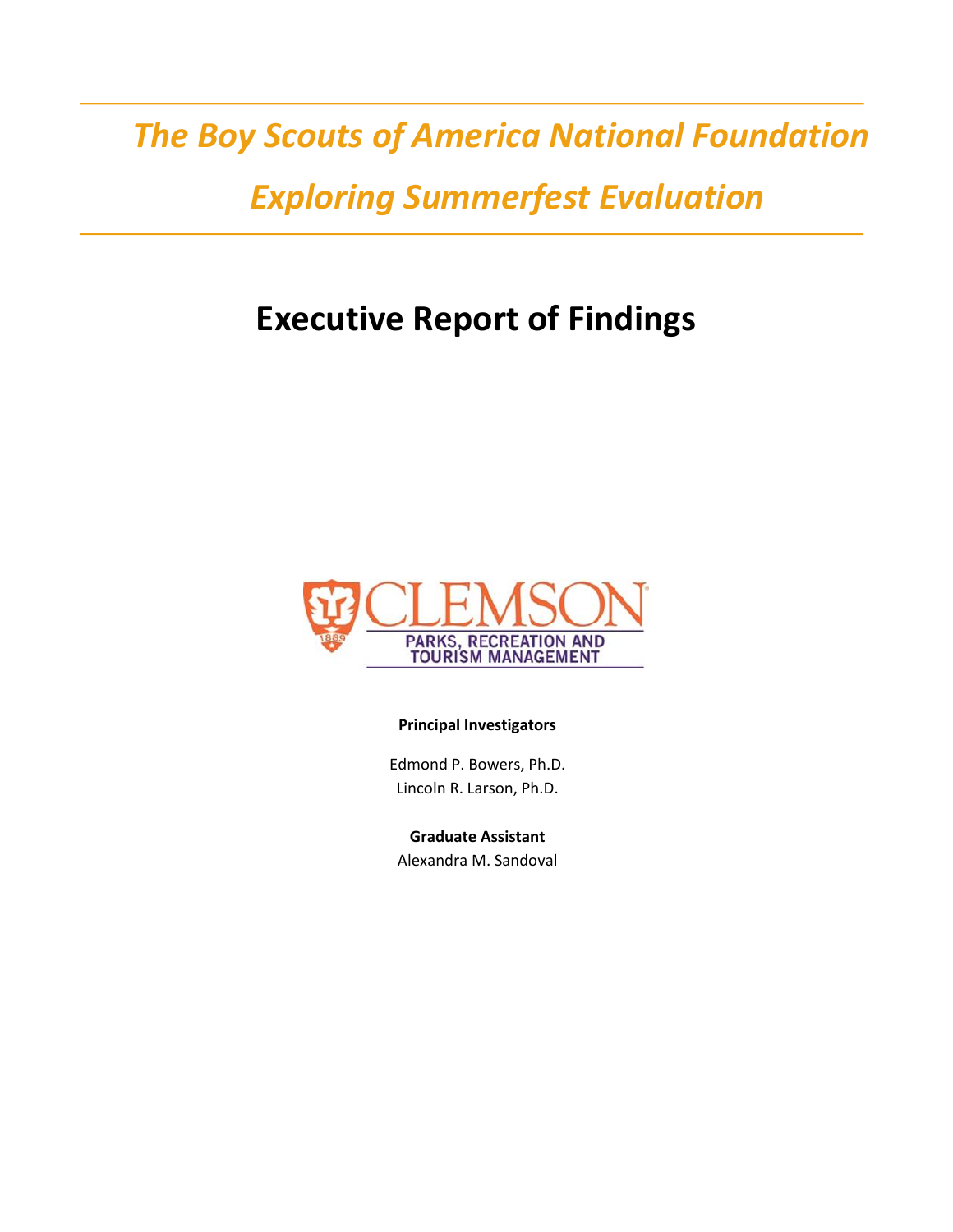#### EXECUTIVE SUMMARY

In the Summer of 2016, the leadership teams from The Boy Scouts of America (BSA) National Foundation and Research and Evaluation expressed an interest in evaluating the experiences of youth and the outcomes associated with participation in the Exploring Summerfest event that occurred from July 27 to July 30, 2016 at the Summit Bechtel Reserve, a High Adventure Camp located near Mt. Hope, West Virginia. BSA National Foundation awarded funding to a research team from Clemson University to conduct this evaluation.

Participants in Exploring Summerfest included youth from existing Exploring Posts and youth from several Housing and Urban Development/Public Housing Authority (HUD) sites. Youth and adult leaders from the HUD sites were provided support for their travel and attendance from the BSA National Foundation. The LFL-HUD partnership provided an unprecedented opportunity for many low-income urban youth to experience Summerfest and the potential benefits it may provide.

The present report reflects the work of a collaboration of scholars from youth development and parks and conservation. Our goal was to examine the role of youth experiences at the 2016 Exploring Summerfest in influencing subsequent youth engagement in Exploring Programs and nature-based experiences, and ultimately, positive youth developmental outcomes. Our specific aims were to:

**Specific Aim #1:** Investigate youth experiences of Exploring Summerfest in terms of personal growth, connection to nature, adult leaders, and peers, and engagement in activities. **Specific Aim #2**: Explore the relations between youth engagement with Exploring and naturebased experiences with changes in positive youth developmental outcomes. **Specific Aim #3:** Examine the relations between youth engagement with Exploring and youth career-mindedness, hopeful future expectations, and contribution and leadership in their communities.

This report presents preliminary findings from a longitudinal multi-method, quantitativequalitative examination of the links between youth experiences of Exploring Summerfest, engagement with Exploring, and youth outcomes including leadership, self-regulation, social and emotional learning skills, character, relationship with nature, career-related motivations and behaviors, and future expectations. The sample for this study (N=156) was recruited from of the 197 youth participants in the Exploring Summerfest event (response rate to at least one survey collection point = 79.1%). The 156 participants were composed of 89 youth from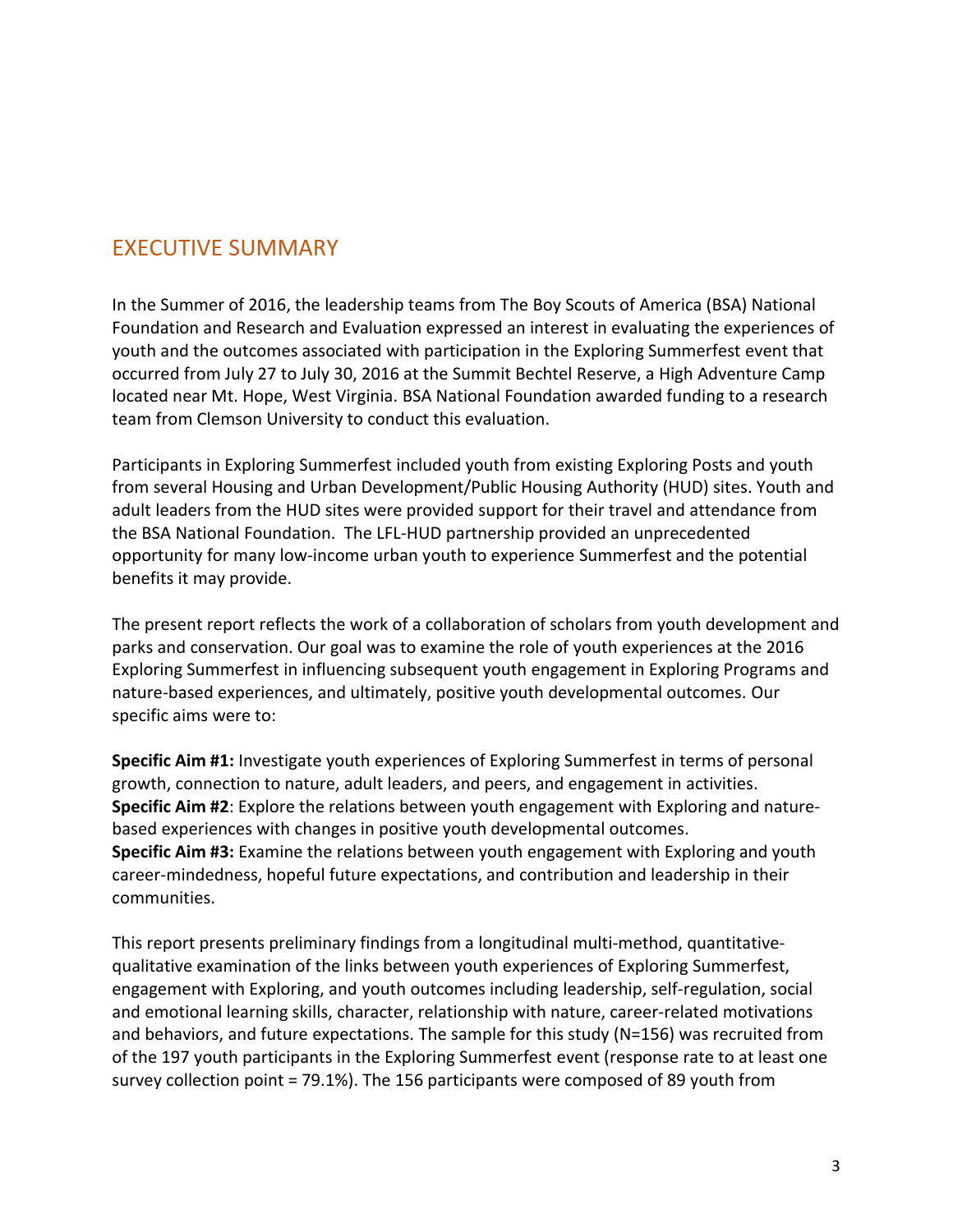Exploring posts (58.2%) and 64 youth from HUD sites (41.8%). We collected data from youth participants through quantitative surveys, short-answer qualitative responses, and small group interviews. By triangulating these data sources, we identified several key findings including:

- **1. Youth from Exploring Post and HUD sites did not differ in strengths.** Exploring youth were older than youth from HUD sites and largely of Latino/Hispanic background (as compared to youth from HUD sites who reported being African American or Black). However, youth from Exploring and HUD groups did not differ significantly in terms of gender, grades earned in school, or rates of employment. Over 90% of youth in both groups also reported having a relationship with an important non-parental adult and being involved in several out-of-school time activities. The presence of these strengths in many youth taken together with the lack of differences between the groups could prove advantageous to future research and interventions with these young people.
- **2.** All youth were doing well in the outcomes of interest perhaps too well. Overall, the sample of youth reported favorable levels of youth outcomes. Youth from HUD sites generally reporting slightly more positive outcomes that Exploring youth in confidence, seeing oneself as a good leader in one's community, decision-making, teamwork, and social skills. However, we express caution with interpretation of these results due to our concerns that youth responses may have been affected by social desirability bias, exhaustion and/or disinterest due to the conditions under which the data were collected, and general positive feelings when reporting on an intensive experience.
- **3. Exploring and HUD youth did differ in career-related cognitions, motivations, and behaviors, and these differences may be linked to the Exploring experience.** Exploring youth had a clearer grasp of career options and paths to achieving those careers. Many of these prospective careers were linked to their current Exploring Post career field. The Exploring youth felt sure of their career goals and interests as well as their knowledge of career decision-making process. Conversely, HUD youth often identified careers with less transparent paths such as athletics and entertainment. Youth in the Exploring program were 8.33 times more likely to identify law enforcement, firefighting, or the military as desired careers than youth from HUD sites whereas youth from HUD sites were over 6 times more likely to identify professional sports and 14 times more likely to identify arts and entertainment as desired careers than youth from Exploring posts.

Youth from HUD sites were more likely to be keeping their options open as they learn about different careers, but they were also likely to doubt they will find a career that suits them. The average youth from a HUD site was 1. more unsure of their future work interests and career goals than 86% of Exploring youth; 2. more doubtful that they would find a suitable career than 83% of Exploring youth; and 3. more open to career options than 69% of Exploring youth. Youth from HUD sites level of career